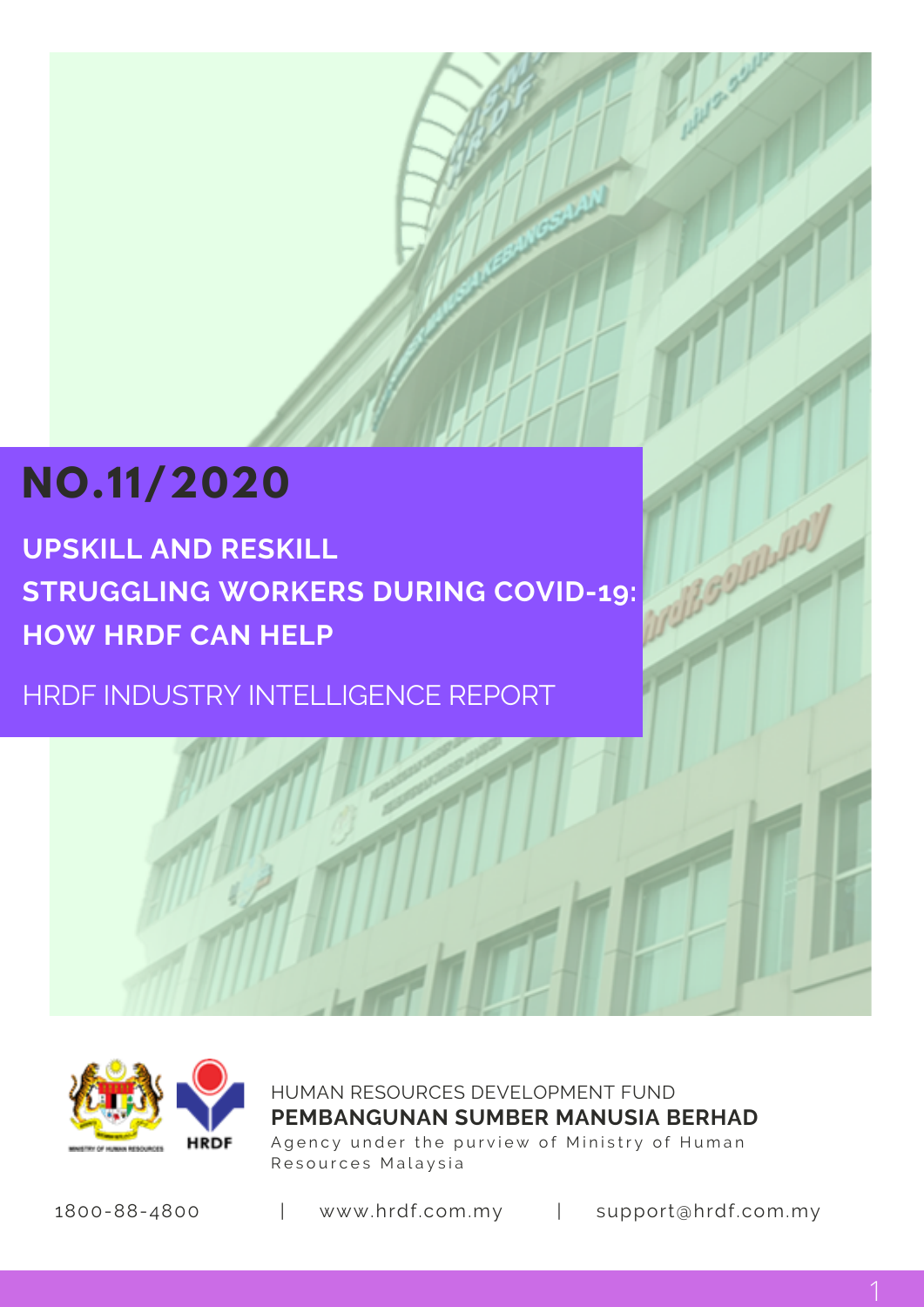# *Despite employers' efforts to retain workers, many employees still found themselves jobless and struggling to make ends meet*

**Almost a year** into the COVID-19 crisis, employees are still crying out for more support. Employees from different levels including managerial positions, professionals and low skilled workers are having difficulties to remain employed while facing challenges with family commitments due to movement control measures. Thus, this report will determine who are most affected and how HRDF can help them.

#### 40000 20000 34,806 33.309 18000 35000 16000 30000 14000 25000 12000  $02020$ 20000 10000 15.602 14,104 8000 Q2019 15000 10,990 0,038 9,870 6000 186 \* Mont lv 10000 4000 5000 2000 O n Aug Feb March AP May w Sep  $\circ^{\check{c}}$ Nov Dec ls:

# *Everyone is struggling, but some more than others*

**Loss of Employment (LOE) Trend**

*Source: SOCSO's Employment Insurance System (EIS) data as of November 2020*

According to the SOCSO's Employment Insurance System (EIS) data, job loss has increased by 144% year-on-year as of November 2020. Due to the COVID-19 pandemic, the demand of goods, especially less essential items and services are badly affected and has led to many businesses especially Small Medium Enterprises (SMEs) to suffer. In addition, they are unable to operate as usual due to the implementation of the Movement Control Order (MCO).

From the number of employees affected, those in the Manufacturing sector are facing more challenges compared to other industries in Malaysia, with them alone constituting 22% (22,203 cases) of all the loss of employment cases. This was followed by the Accommodation & Food & Beverages and Wholesale & Retail industries in second and third places with 13,777 (14%) and 13,722 (14%) cases respectively. These are the sectors that accounted for the majority of employment loss .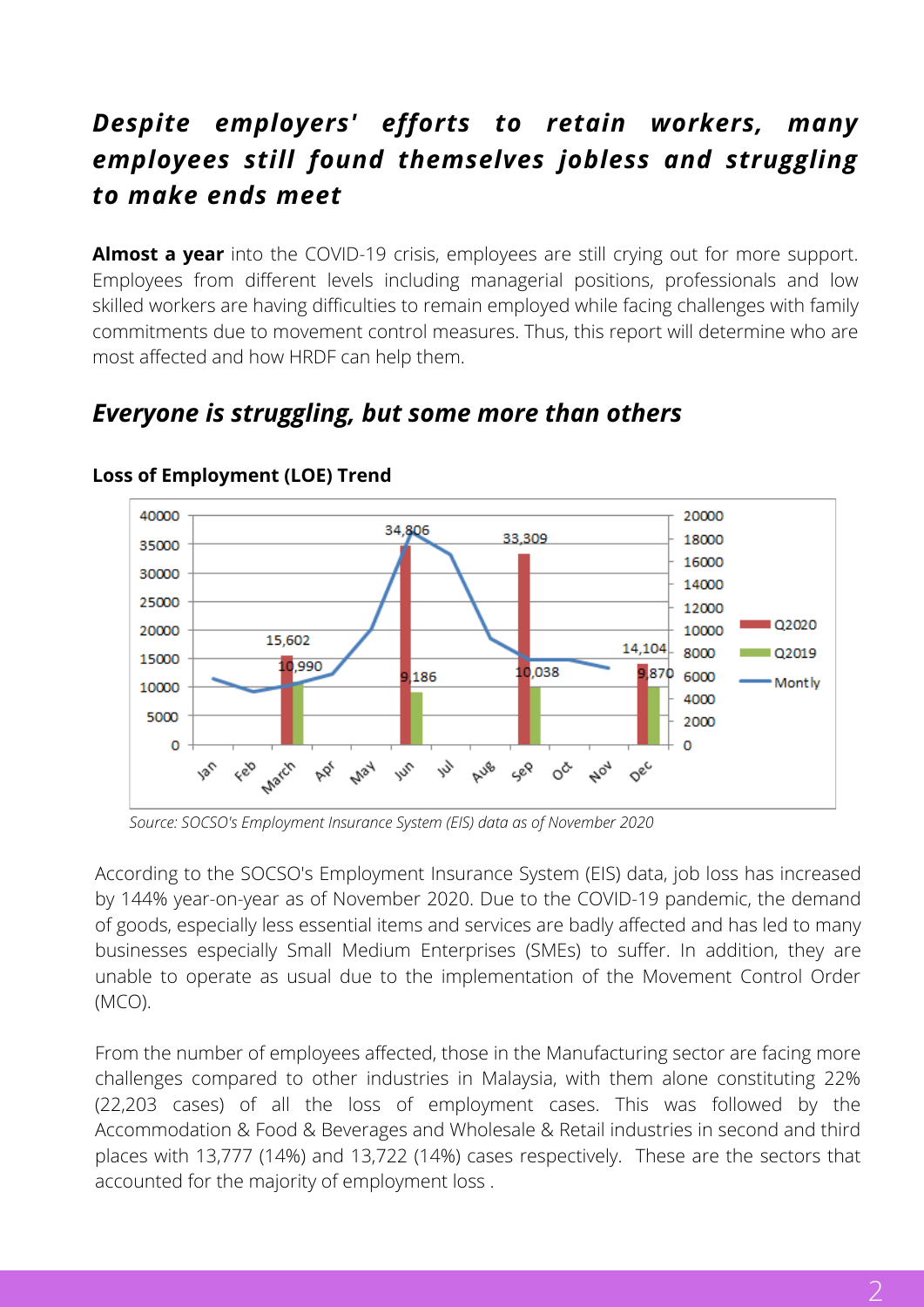

*Source: SOCSO's Employment Insurance System (EIS) data as of November 2020*

On average, across the MASCO position, the skilled workers category that comprises of Professional, Technician and Associate Professional and the Manager positions represent the highest occupations to be retrenched at 59%, followed by the semi-skilled workers category by 34% and the low-skilled workers at 7%. This trend is surprising because it works against the narrative of attainment of skills potentially increasing employability. This phenomenon could imply that the market needed basic essential goods and services rather than value added ones at critical moments in time.

In terms of gender composition, male workers (57%) are more likely to be retrenched than their female counterparts (43%). This situation happens because there are more men than women in our current workforce. Nonetheless, females are affected more significantly in this pandemic if we look at the labour force participation rate (males are on average at 80% while females are at 55%).



*Source: SOCSO's Employment Insurance System (EIS) data as of November 2020*

Based on the above statistics, there are 97,821 workers in Malaysia who have lost their jobs since November. Even those in the skilled workers category, the group most affected, they have opportunities to go on to better things after being retrenched. The only key is to remain "relevant in the industry". This is where HRDF came into the picture.

Nonetheless, the COVID-19 has caused radical changes in business practices as close physical contact and gathering are not encouraged to keep the pandemic under control, this includes working from home. Therefore, it is crucial to identify the basic skills needed by the industry.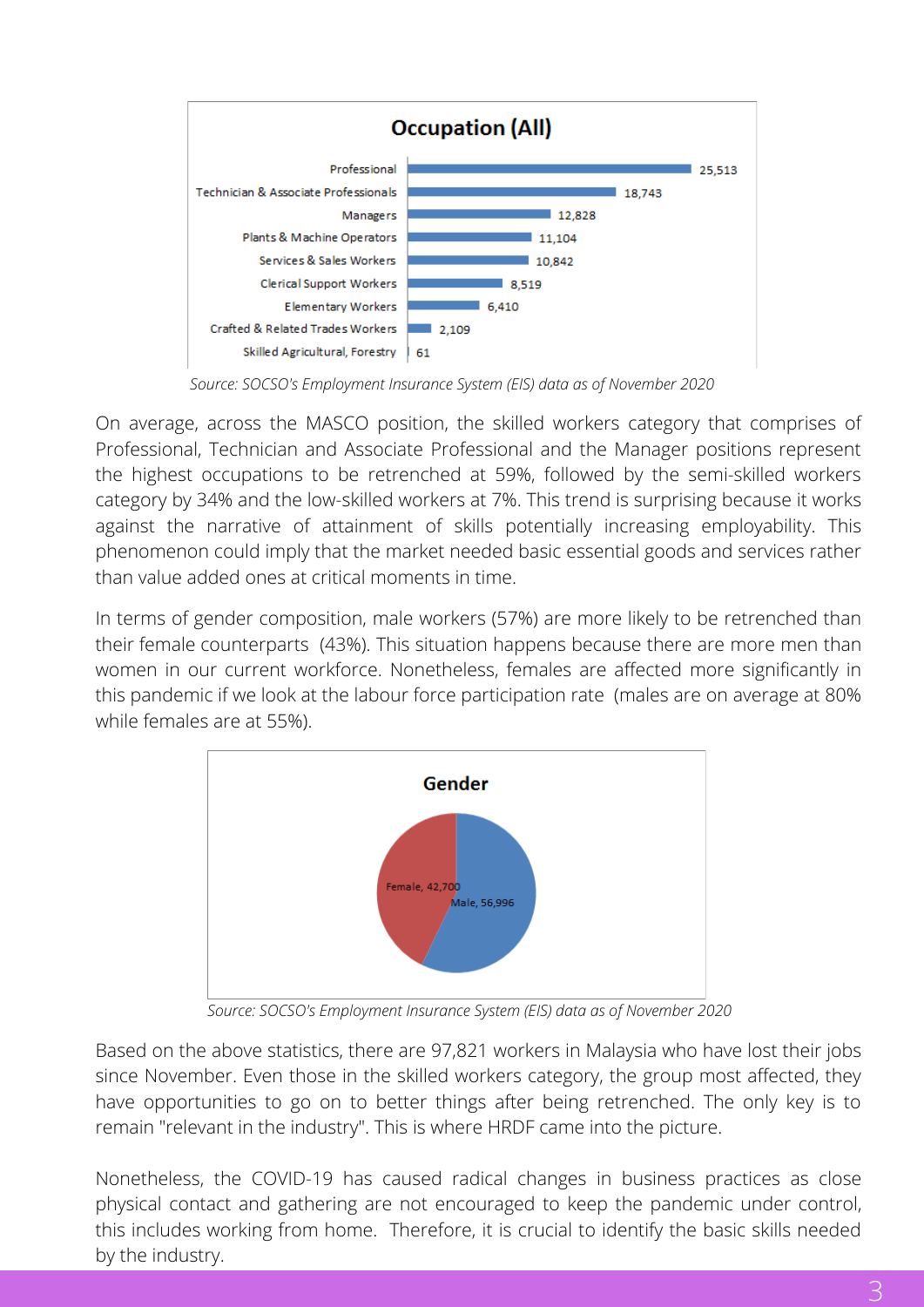## **Basic Skills Needed in Times of Pandemic**

As organisations undergo digital transformation in light of the pandemic, they are required to restructure the organisation's working process to accommodate the new norm yet ensuring workers' productivity remains optimal. The transition will unsettle employees who are stuck doing things the traditional way. It is imperative that employees equip themselves with the basic skills to mitigate retrenchment risks brought by COVID-19 and prove their worth in their respective organisations.

# **1 Computer Basics & IT**

Learning how to go online, navigate websites, e-mail and storing/sharing data at the very least is necessary for remote working/learning. Social Media, Digital Marketing and Web Development skills are in high demand. Training is needed for older and vulnerable employees to use such tools for business sustenance.

# **3 Adaptability & Resilience**

Respond to changes in customer demands, economic and market landscapes. Thinking differently about problems so that there are always opportunities over obstacles, achieve a ''growth mindset''. (Forbes, 2020)

#### **4 Time & Stress Management**

This would assist employees who are working remotely to manage time and stress effectively, including avoiding distractions from the surroundings and staying organised.

# **Effective Virtual 2 Communication**

- Communication etiquette is necessary because as individuals strive to maintain basic etiquette when communicating virtually (e.g. shouting on calls, using all caps in e-mails and instant messaging).
- The application of virtual connect platform requires training because unfamiliarity of the platform setting might disrupt the flow of the meeting and discussion.



### **Most Preferred Virtual Communication Platform**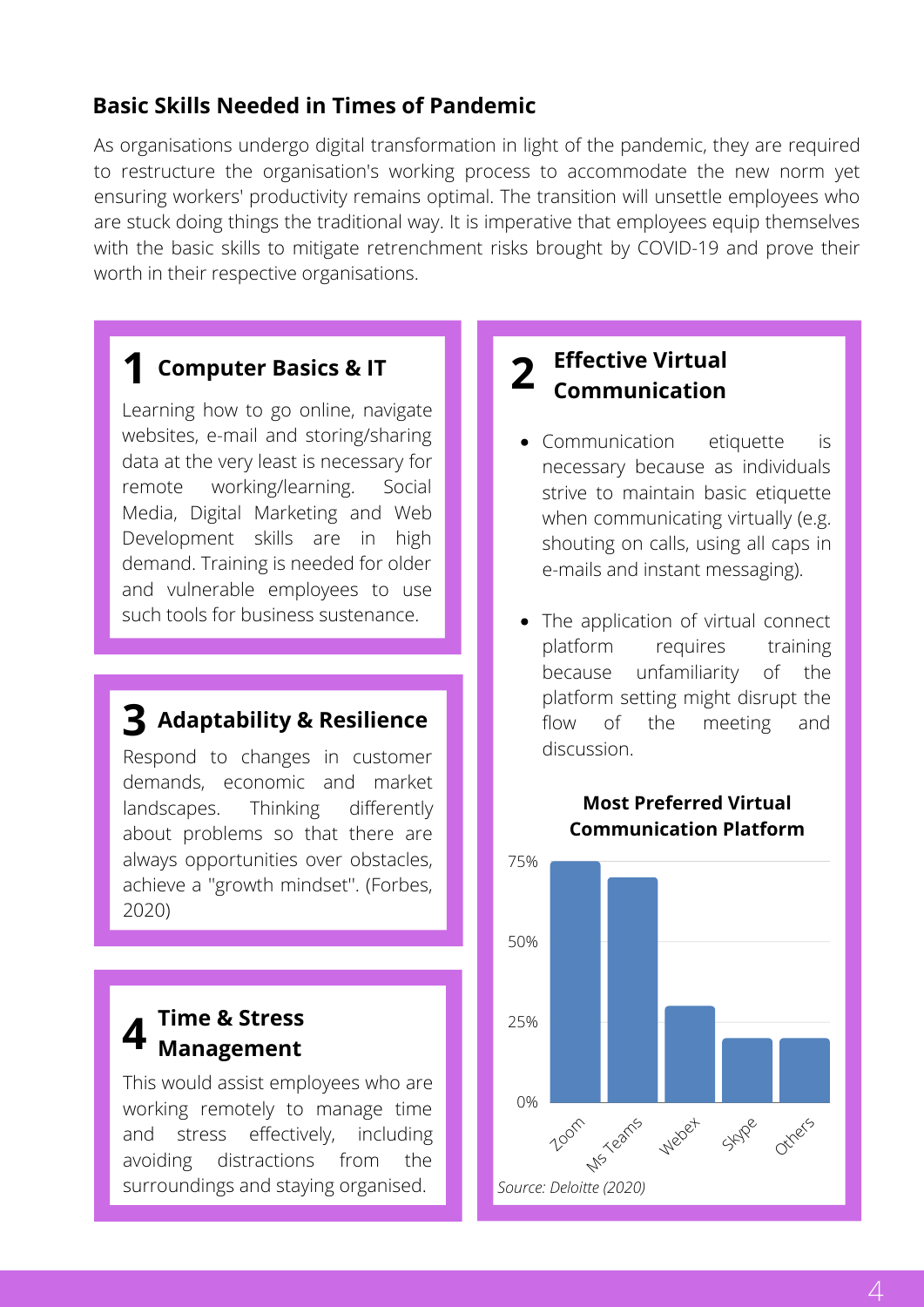# **PENJANA - What's in it for the Retrenched, Unemployed & Current Workforce?**

The Economic Recovery Plan, or more commonly known as PENJANA, announced by the Malaysian Government, contains 40 initiatives worth RM35 billion, focusing on 3 key thrusts - Empower People, Propel Businesses and Stimulate the Economy.

When it comes to empowering our people, the Government's measure under PENJANA aims to save jobs and promote employment. Apart from hiring incentives and expanding wage subsidy, reskilling and training are equally as crucial to ensuring workers maintain or upgrade their skills for when the economy recovers. To that end, RM2 billion fund has been dedicated to reskilling and upskilling programmes for youth and unemployed workers. This is being implemented through collaborations with various ministries and agencies, including HRDF.

As unemployment numbers keep increasing, the needs to resolve the glaring gap between retrenched people, talents graduating and the current workforce take centre stage. HRDF is responsive to the gap, by offering five (5) initiatives: Place & Train, B40 Development, Small and Medium-sized Enterprises (SME) Development, Gerak Insan Gemilang (GIG) and Upskilling & Reskilling. Among the target group of these initiatives are jobless graduates with diploma or degrees, current workforce, SME owners and workers, and Malaysians from the B40 group and youth.

Apart from skills enhancement, other benefits that can be gained through these initiatives are meant to stimulate job creation among employers and increase the number of job openings for jobseekers to enhance their employability.

|                                                                                | <b>PROGRAMME DESCRIPTION</b>                                                                                                                                         | <b>DURATION / TYPE OF COURSES</b>                                                                                                                                                                           | <b>BENEFITS</b>                                                                                      |
|--------------------------------------------------------------------------------|----------------------------------------------------------------------------------------------------------------------------------------------------------------------|-------------------------------------------------------------------------------------------------------------------------------------------------------------------------------------------------------------|------------------------------------------------------------------------------------------------------|
| <b>PLACE &amp; TRAIN</b><br><b>EMPLOY, TRAIN, RETAIN</b>                       | This initiative source and provide<br>employment for workers by<br>participating in value-added relevant<br>training courses required by the<br>selected industries. | • Functional / General Courses (with<br>self-development modules) - up to 1<br>month<br>Placement Job Training - up to 6<br>months                                                                          | • Subsidised training<br>Job placement<br>٠                                                          |
| <b>B40 DEVELOPMENT</b><br>ENGAGE, PRODUCE, GROW                                | It equips the vulnerable and<br>employees from the B40 category<br>with specific skills and gain<br>entrepreneurship skills.                                         | • Self-Employment / Entrepreneurship<br>course $-$ up to 3 months<br>• Various methodologies based on<br>collaboration                                                                                      | • Subsidised training<br><b>Business Coaching &amp;</b><br>Matching<br>· Income- self-<br>employment |
| <b>GERAK INSAN GEMILANG (GIG)</b><br>PURSUE. ACHIEVE. PROGRESS                 | It provides end-to-end training for up-<br>skilling to increase income from<br>various means by becoming<br>freelancers.                                             | Competency professional certification-<br>up to 3 months                                                                                                                                                    | Subsidised training<br>٠<br><b>GIG Coaching</b><br>٠<br>Income-freelancing<br>٠                      |
| <b>SME DEVELOPMENT</b><br><b>EMBRACING CHANGE.</b><br><b>SUSTAINING GROWTH</b> | It provides functional and operational<br>training courses to support Small and<br><b>Medium Enterprises</b>                                                         | • Certification / General in nature - up<br>to 3 months<br>• Various methodologies based on<br>collaboration                                                                                                |                                                                                                      |
| <b>UPSKILLING &amp; RESKILLING</b><br><b>UTURE - PROOF YOUR CAREER</b>         | It assists employers train their workers<br>in Digitalisation and IR4 related<br>courses.                                                                            | • Competency / Professional<br>certification based on IR 4.0 pillars<br>(Digitalisation) up to 3 months<br>• Training modules identification by<br>Industry Expert (collaboration with<br>related agencies) | Skill enhancement<br>٠<br><b>Higher productivity</b>                                                 |

*Source: PENJANA information on HRDF Website*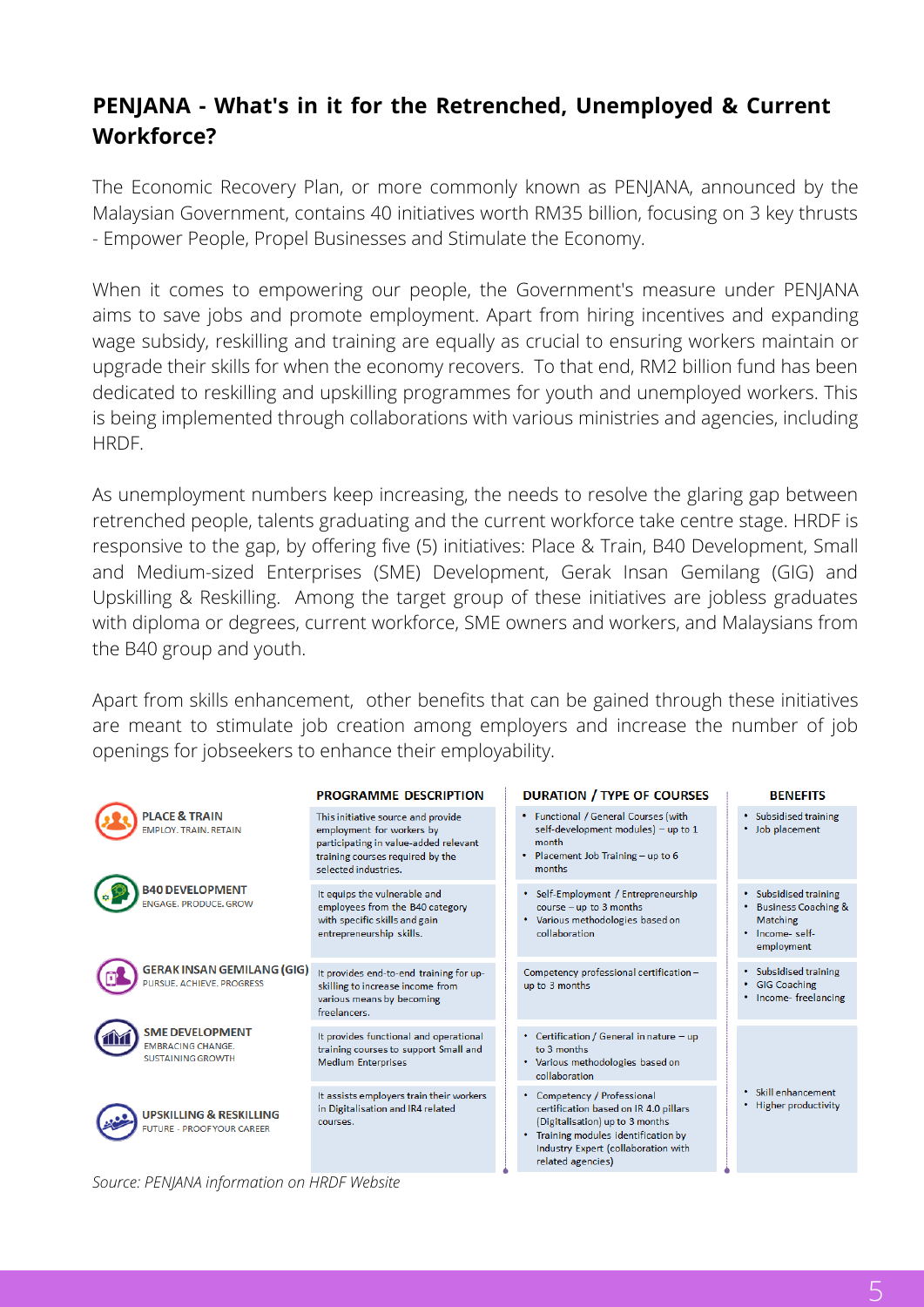# **PENJANA HRDF - Upskilling Has Increased the Employability of Malaysians**

As Malaysia steps into the new normal of digitalisation, HRDF through PENJANA has planned to push companies to start revamping their business approach where necessary. This is where the **Upskilling and Reskilling** initiative in the Industrial Revolution 4.0 (IReV 4.0) Scheme comes into play. The aim of this initiative is to provide opportunities for in-service employees to improve their skills and knowledge through certification and non-certification programmes particularly in high-technology and knowledge-based market. Courses under this initiative will be focusing on nine (9) pillars under the Industry Revolution 4.0.

While SMEs are the majority of companies registered with HRDF, accounting to 87% of all employers, there is a specific initiative to help this group to recover from the COVID-19 crisis which is known as the **SME Development** initiative. This initiative intends to assist SMEs in gaining a competitive edge within the current unstable market by enhancing their employees' career development. It is believed that by sharpening employees' skills levels, it will help them to adapt quickly with the changing job market. As of November 2020, there are 18,500 employees who are currently in the upskilling and reskilling programmes under IReV 4.0 scheme and SME Development initiative.

| 111,500 Malaysians are to benefit from PENJANA HRDF Initiative |                                                                         |  |  |
|----------------------------------------------------------------|-------------------------------------------------------------------------|--|--|
| STATISTICS OF APPROVALS TO DATE                                |                                                                         |  |  |
| <b>Outcome</b>                                                 | Total                                                                   |  |  |
| <b>Job</b>                                                     | 41,000 jobs approved                                                    |  |  |
|                                                                | 16,000 Malaysians placed<br>۰                                           |  |  |
|                                                                | 25,000 balance to be placed by end of 2020<br>۰                         |  |  |
|                                                                | 780 employers involved in offering 41,000 jobs                          |  |  |
|                                                                | Scheme:                                                                 |  |  |
|                                                                | Place & Train                                                           |  |  |
| Self-employed                                                  | 52,000 Malaysians are undergoing training to be self-employed           |  |  |
|                                                                | Scheme:                                                                 |  |  |
|                                                                | <b>B40 Development</b>                                                  |  |  |
|                                                                | Gerak Insan Gemilang (GIG)                                              |  |  |
| Upskilling and reskilling for in                               | 18,500 Malaysians are undergoing training for upskilling and reskilling |  |  |
| service workers                                                | Scheme:                                                                 |  |  |
|                                                                | Industry Revolution 4.0                                                 |  |  |
|                                                                | <b>SME Development</b>                                                  |  |  |

*Source: PENJANA HRDF data as of November 2020*